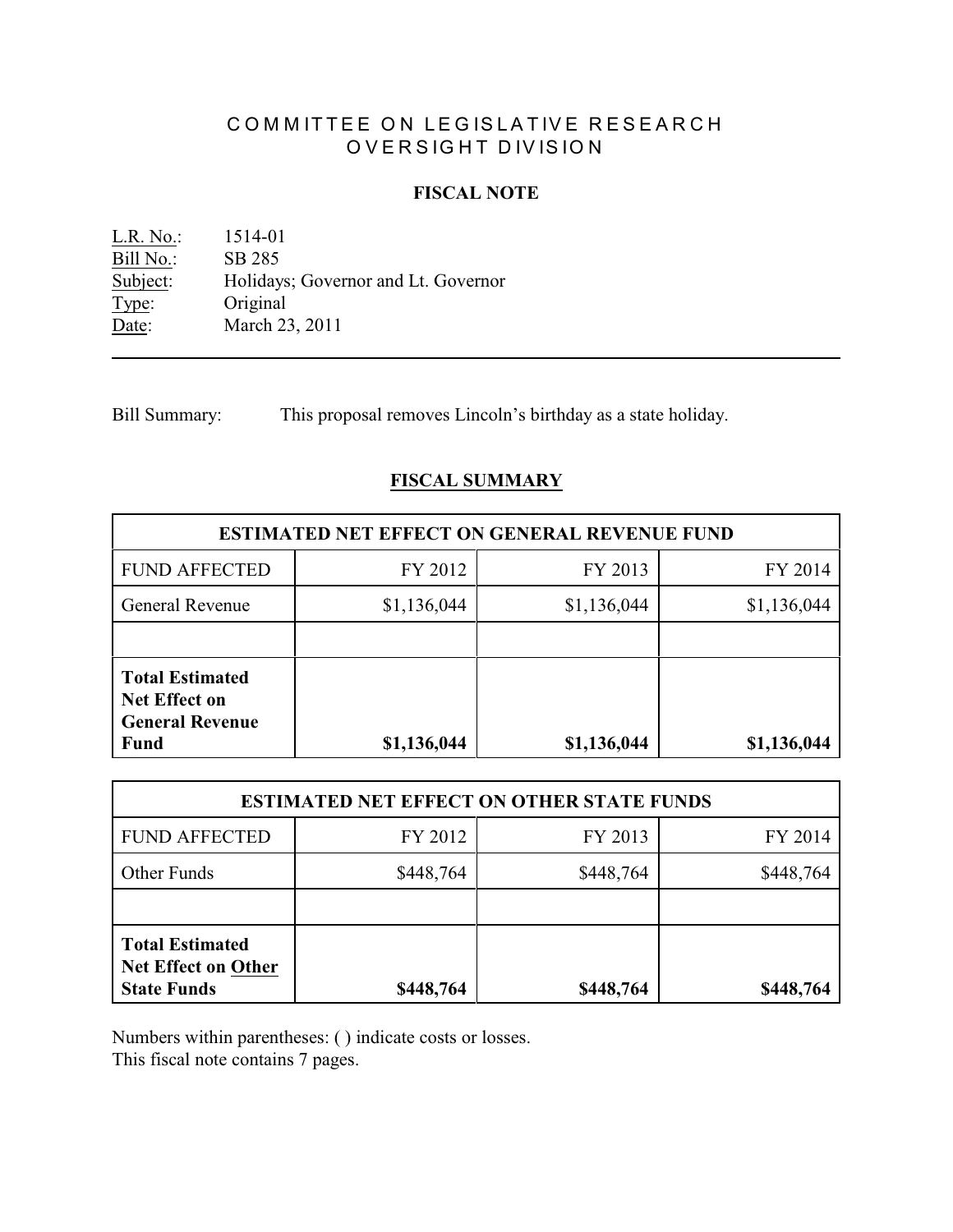L.R. No. 1514-01 Bill No. SB 285 Page 2 of 7 March 23, 2011

| <b>ESTIMATED NET EFFECT ON FEDERAL FUNDS</b>                               |           |           |           |  |  |
|----------------------------------------------------------------------------|-----------|-----------|-----------|--|--|
| <b>FUND AFFECTED</b>                                                       | FY 2012   | FY 2013   | FY 2014   |  |  |
| <b>Federal Funds</b>                                                       | \$237,883 | \$237,883 | \$237,883 |  |  |
|                                                                            |           |           |           |  |  |
| <b>Total Estimated</b><br><b>Net Effect on All</b><br><b>Federal Funds</b> | \$237,883 | \$237,883 | \$237,883 |  |  |

| <b>ESTIMATED NET EFFECT ON FULL TIME EQUIVALENT (FTE)</b>    |         |         |         |  |
|--------------------------------------------------------------|---------|---------|---------|--|
| <b>FUND AFFECTED</b>                                         | FY 2012 | FY 2013 | FY 2014 |  |
|                                                              |         |         |         |  |
|                                                              |         |         |         |  |
| <b>Total Estimated</b><br><b>Net Effect on</b><br><b>FTE</b> |         |         |         |  |

 $\boxtimes$  Estimated Total Net Effect on All funds expected to exceed \$100,000 savings or (cost).

 $\Box$  Estimated Net Effect on General Revenue Fund expected to exceed \$100,000 (cost).

| <b>ESTIMATED NET EFFECT ON LOCAL FUNDS</b>       |     |     |  |  |  |
|--------------------------------------------------|-----|-----|--|--|--|
| I FUND AFFECTED<br>FY 2012<br>FY 2013<br>FY 2014 |     |     |  |  |  |
| Local Government                                 | \$0 | \$0 |  |  |  |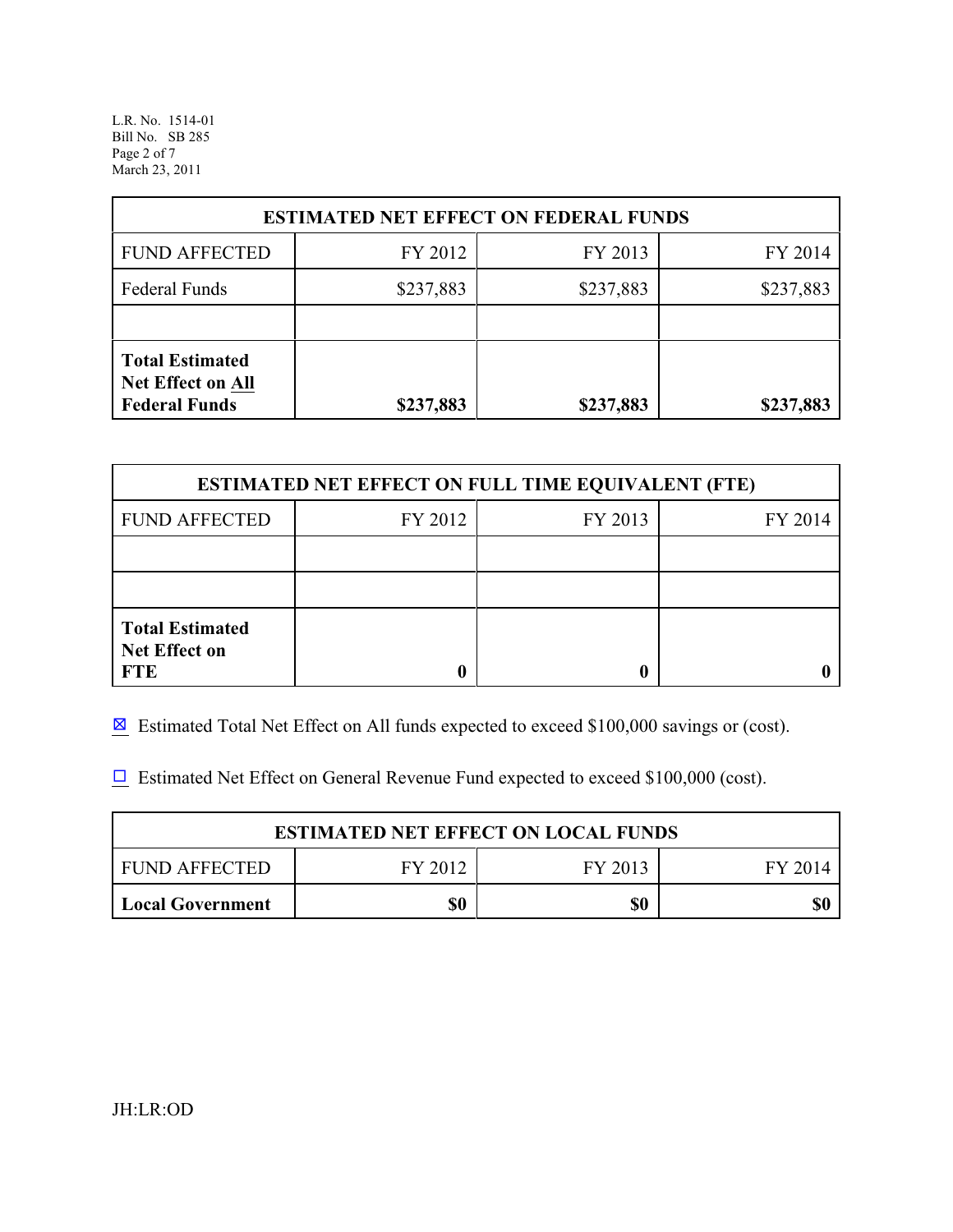L.R. No. 1514-01 Bill No. SB 285 Page 3 of 7 March 23, 2011

### FISCAL ANALYSIS

### ASSUMPTION

Officials at the **Budget and Planning (BAP**) assume the proposed legislation eliminates the twelfth day of February (Lincoln's Birthday) as a state holiday. It should not result in additional costs or savings to BAP.

BAP estimates annual savings beginning in FY 2012 of \$1,822,692, including \$1,136,044 general revenue. The calculations are based on holiday compensatory time accrual codes entered into the state's payroll system for the 2/12/2010 holiday and the corresponding salaries, fringe benefits, and the Division of Facilities Management, Design and Construction's estimate of increased daily costs of operating state facilities.

| <b>Overtime Savings</b>         | \$1,482,188 | Based on overtime minutes and employee hourly<br>rates recorded for Lincoln's Birthday 2010 |
|---------------------------------|-------------|---------------------------------------------------------------------------------------------|
| <b>Fringe Savings</b>           | \$357,504   | 24.12% of MOSERS/OASDHI/WC/UC                                                               |
| Salary/Fringe Savings           | \$1,839,692 | All Funds                                                                                   |
|                                 |             |                                                                                             |
| General Revenue                 | \$1,146,054 | Based on fund split YTD OT FY 2011                                                          |
| <b>Federal Funds</b>            | \$239,456   | Based on fund split YTD OT FY 2011                                                          |
| Other Funds                     | \$454,182   | Based on fund split YTD OT FY 2011                                                          |
|                                 |             |                                                                                             |
| <b>Fuel/Utility Daily Costs</b> | (\$10,010)  | General Revenue                                                                             |
| <b>Fuel/Utility Daily Costs</b> | (\$1,573)   | <b>Federal Funds</b>                                                                        |
| <b>Fuel/Utility Daily Costs</b> | $(\$5,417)$ | Other Funds                                                                                 |
| Total Costs(All Funds)          | (17,000)    |                                                                                             |
|                                 |             |                                                                                             |
| <b>NET SAVINGS</b>              |             |                                                                                             |
| <b>General Revenue</b>          | \$1,136,044 |                                                                                             |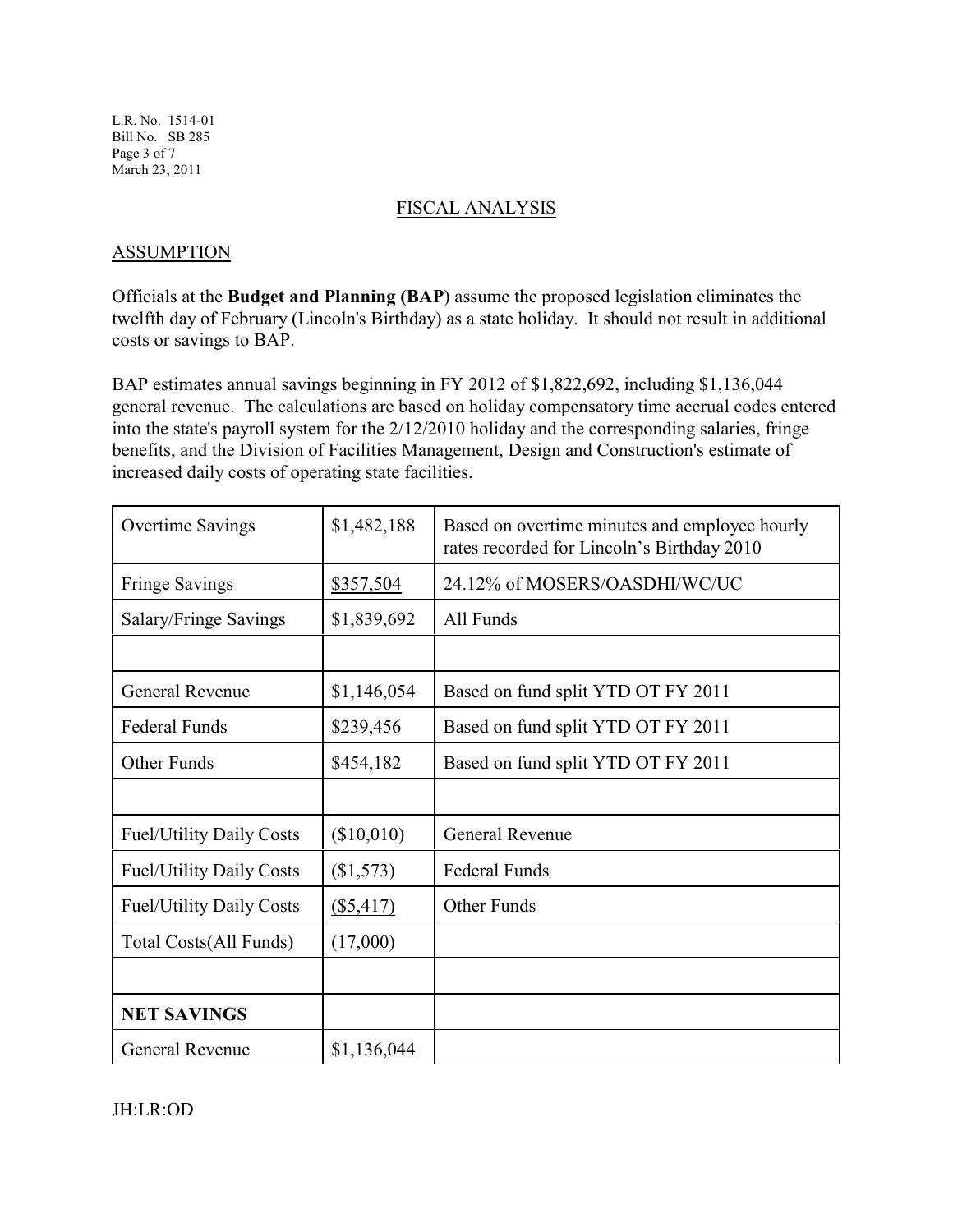L.R. No. 1514-01 Bill No. SB 285 Page 4 of 7 March 23, 2011

| <b>Federal Funds</b> | \$237,883   |  |
|----------------------|-------------|--|
| Other Funds          | \$448,764   |  |
| <b>TOTAL</b>         | \$1,822,692 |  |

Officials at the **Alcohol and Tobacco Control, Capitol Police, Department of Agriculture, Department of Corrections, Department of Economic Development, Department of Higher Education, Department of Insurance, Financial Institutions and Professional Registration, Fire Safety, Missouri Gaming Commission, Office of the Governor, Office of Prosecution Services, Office of the Secretary of State, Office of the State Auditor, Office of the State Courts Administrator, Office of the State Public Defender, Office of the State Treasurer** and the **State Emergency Management Agency** assume that there is no fiscal impact from this proposal.

Officials at the **Department of Elementary and Secondary Education, Department of Health and Senior Services, Department of Mental Health, Department of Natural Resources, Department of Revenue, Department of Social Services, Missouri Department of Conservation, Missouri Department of Transportation** and the **Missouri Highway Patrol** defers to the Office of Administration for impact.

Officials at the **Office of the Attorney General** assume that any potential costs arising from this proposal can be absorbed with existing resources.

Officials at the **Missouri Veterans Commission** estimate a cost of \$0 to \$96,299.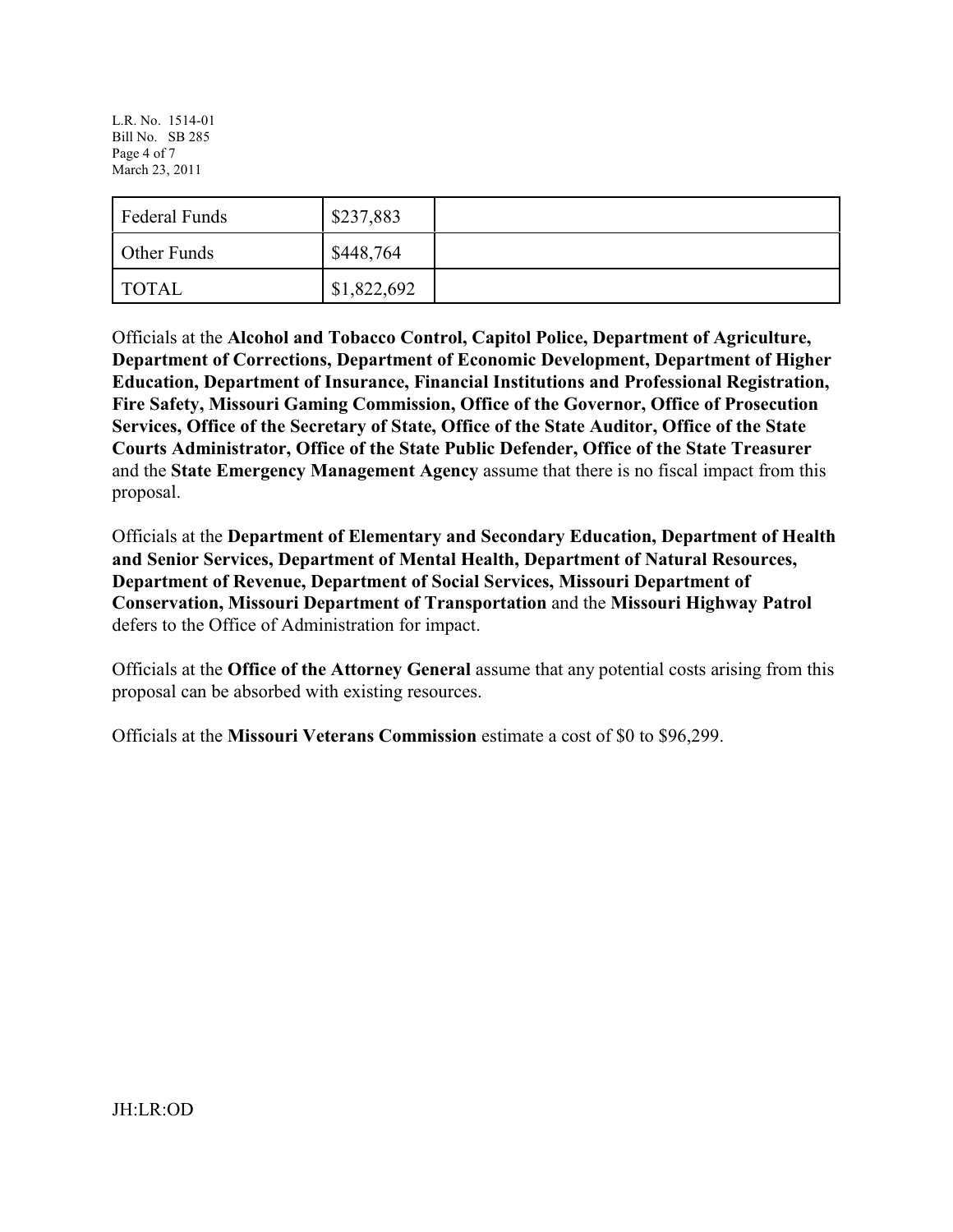L.R. No. 1514-01 Bill No. SB 285 Page 5 of 7 March 23, 2011

| FISCAL IMPACT - State Government                         | FY 2012<br>$(10 \text{ Mo.})$ | FY 2013     | FY 2014     |
|----------------------------------------------------------|-------------------------------|-------------|-------------|
| <b>GENERAL REVENUE</b>                                   |                               |             |             |
| Savings - elimination of state holiday                   | \$1,136,044                   | \$1,136,044 | \$1,136,044 |
| <b>ESTIMATED NET EFFECT ON</b><br><b>GENERAL REVENUE</b> | \$1,136,044                   | \$1,136,044 | \$1,136,044 |
| <b>FEDERAL FUNDS</b>                                     |                               |             |             |
| Savings - elimination of state holiday                   | \$237,883                     | \$237,883   | \$237,883   |
| <b>ESTIMATED NET EFFECT ON</b><br><b>FEDERAL FUNDS</b>   | \$237,883                     | \$237,883   | \$237,883   |
| <b>OTHER FUNDS</b>                                       |                               |             |             |
| Savings - elimination of state holiday                   | \$448,764                     | \$448,764   | \$448,764   |
| <b>ESTIMATED NET EFFECT ON</b><br><b>OTHER FUNDS</b>     |                               |             |             |
|                                                          | \$448,764                     | \$448,764   | \$448,764   |
| FISCAL IMPACT - Local Government                         | FY 2012<br>$(10 \text{ Mo.})$ | FY 2013     | FY 2014     |
|                                                          | <u>\$0</u>                    | <u>\$0</u>  | <u>\$0</u>  |

## FISCAL IMPACT - Small Business

No direct fiscal impact to small businesses would be expected as a result of this proposal.

### FISCAL DESCRIPTION

This act removes February 12th (Lincoln's birthday) as a public holiday in the State of Missouri.

This legislation is not federally mandated, would not duplicate any other program and would not require additional capital improvements or rental space.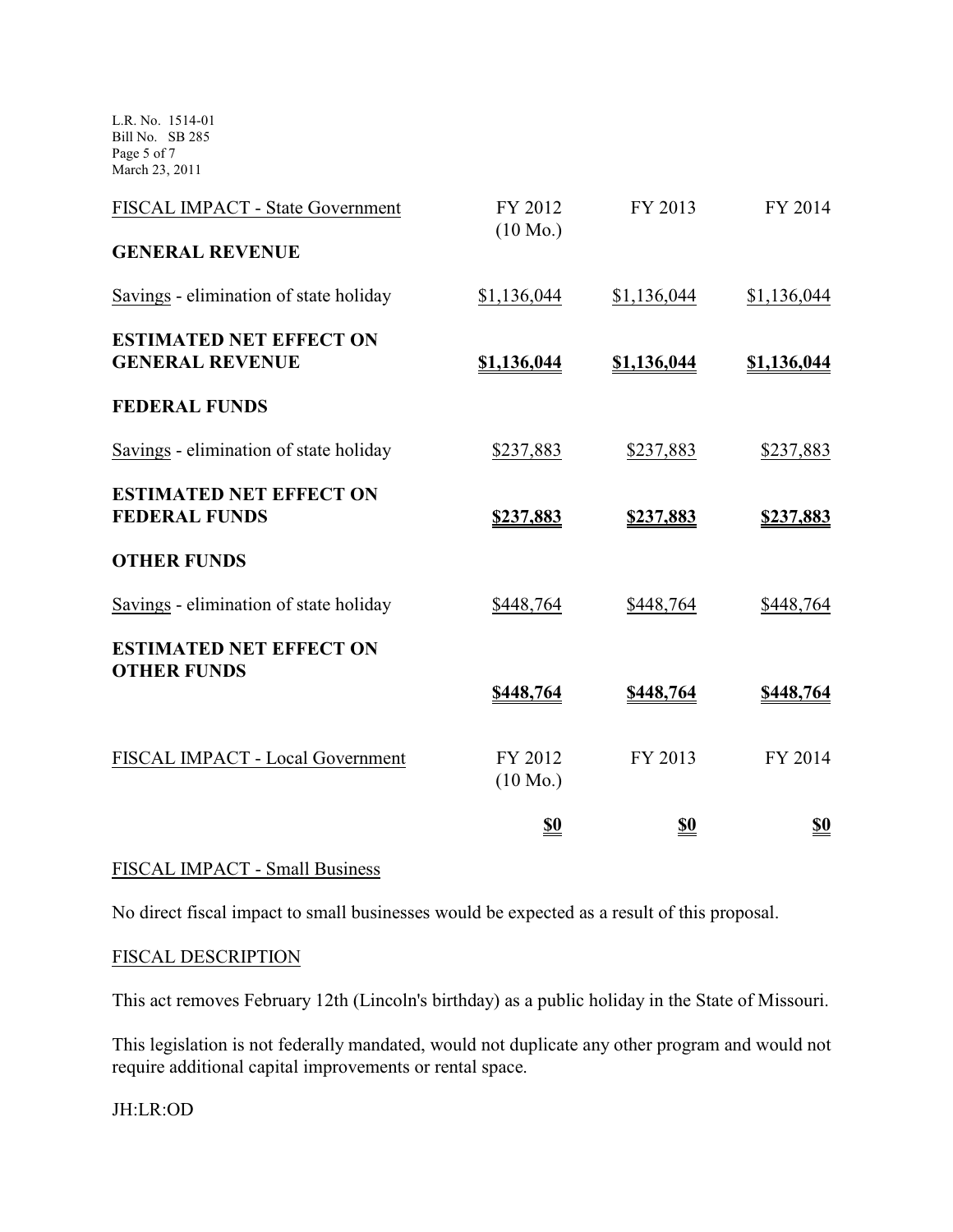L.R. No. 1514-01 Bill No. SB 285 Page 6 of 7 March 23, 2011

#### SOURCES OF INFORMATION

Alcohol and Tobacco Control Budget and Planning Capitol Police Department of Agriculture Department of Corrections Department of Economic Development Department of Elementary and Secondary Education Department of Health and Senior Services Department of Higher Education Department of Insurance, Financial Institutions and Professional Registration Department of Mental Health Department of Natural Resources Department of Revenue Department of Social Services Fire Safety Missouri Department of Transportation Missouri Department of Transportation Missouri Gaming Commission Missouri Highway Patrol Missouri Veterans Commission Office of the Attorney General Office of the Governor Office of Prosecution Services Office of the Secretary of State Office of the State Auditor Office of the State Courts Administrator Office of the State Public Defender Office of the State Treasurer State Emergency Management Agency

Michy Wilen

Mickey Wilson, CPA **Director**